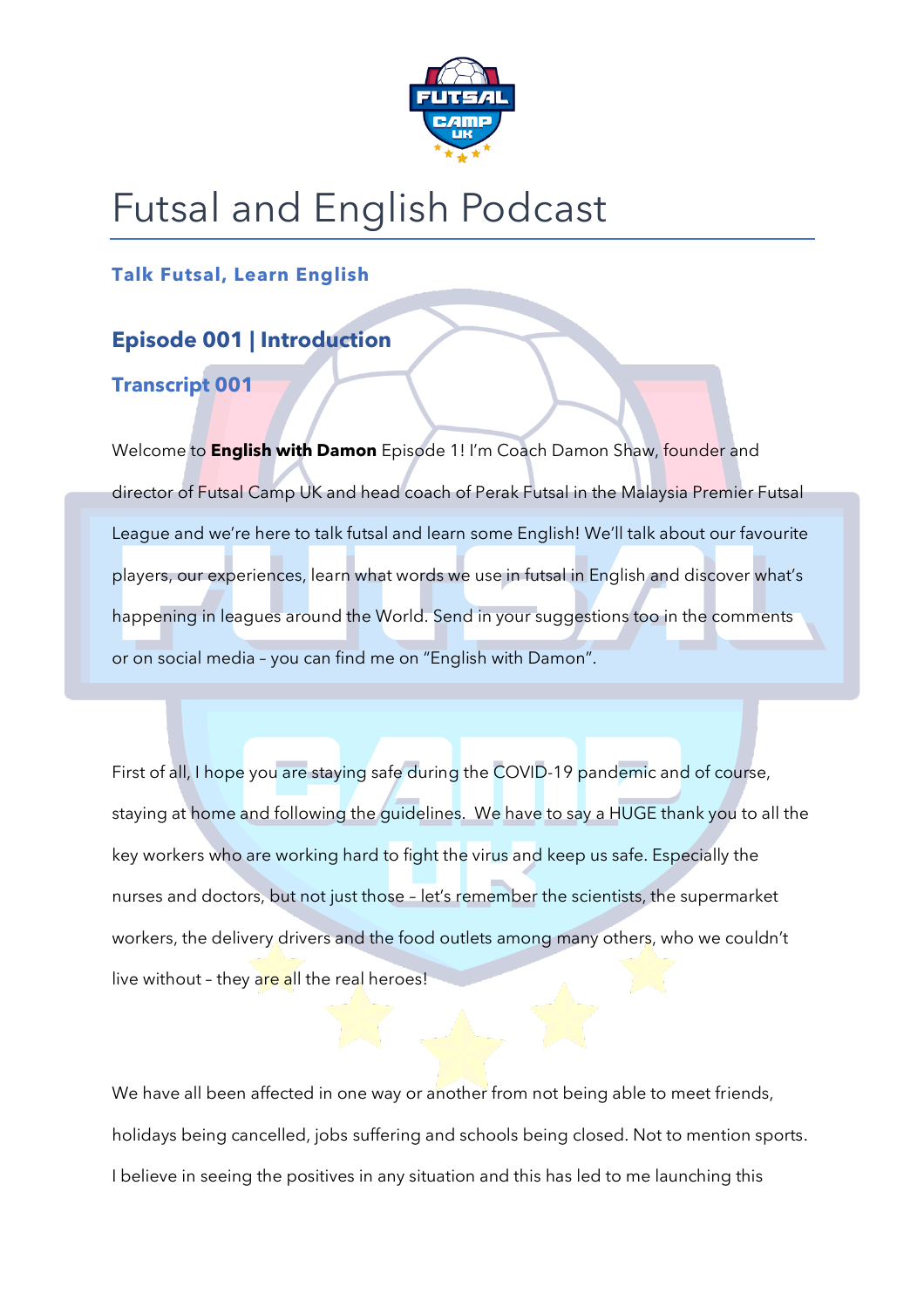

show!! Futsal Camp UK 2020 was going to be the best one so far – we had people interested from Asia, South America and Africa, as well as Europe. Unfortunately, I've decided that the best thing to do is to cancel this year's Summer Camp and focus on 2021 – when (hopefully) all our lives are back to normal.

To make sure we are still helping you to learn English, we're going to do a regular show, discussing futsal and learning at the same time! For now, it can help you while you are off school (or work), but also for the future, I hope you can gain a basic understanding of English for futsal.

The show is totally free and will be available on my YouTube channel and the Futsal Camp YouTube and social media channels, as well as on Spotify, Anchor, iTunes and wherever you listen to podcasts. I will upload worksheets if necessary, to help you and give you some activities to do after each one. I'll happily look over your videos and exercises if I have time and maybe we can do some shows with your videos on as well!

So, for the first episode, I'm just going to introduce myself and tell you a little bit about my futsal career. See if you can answer the questions on the work sheet! (Link to website).

My name is Damon Shaw and I am 36 years old. I am from Blackburn, which is a small town in North West England, near to Manchester. Blackburn has around 150,000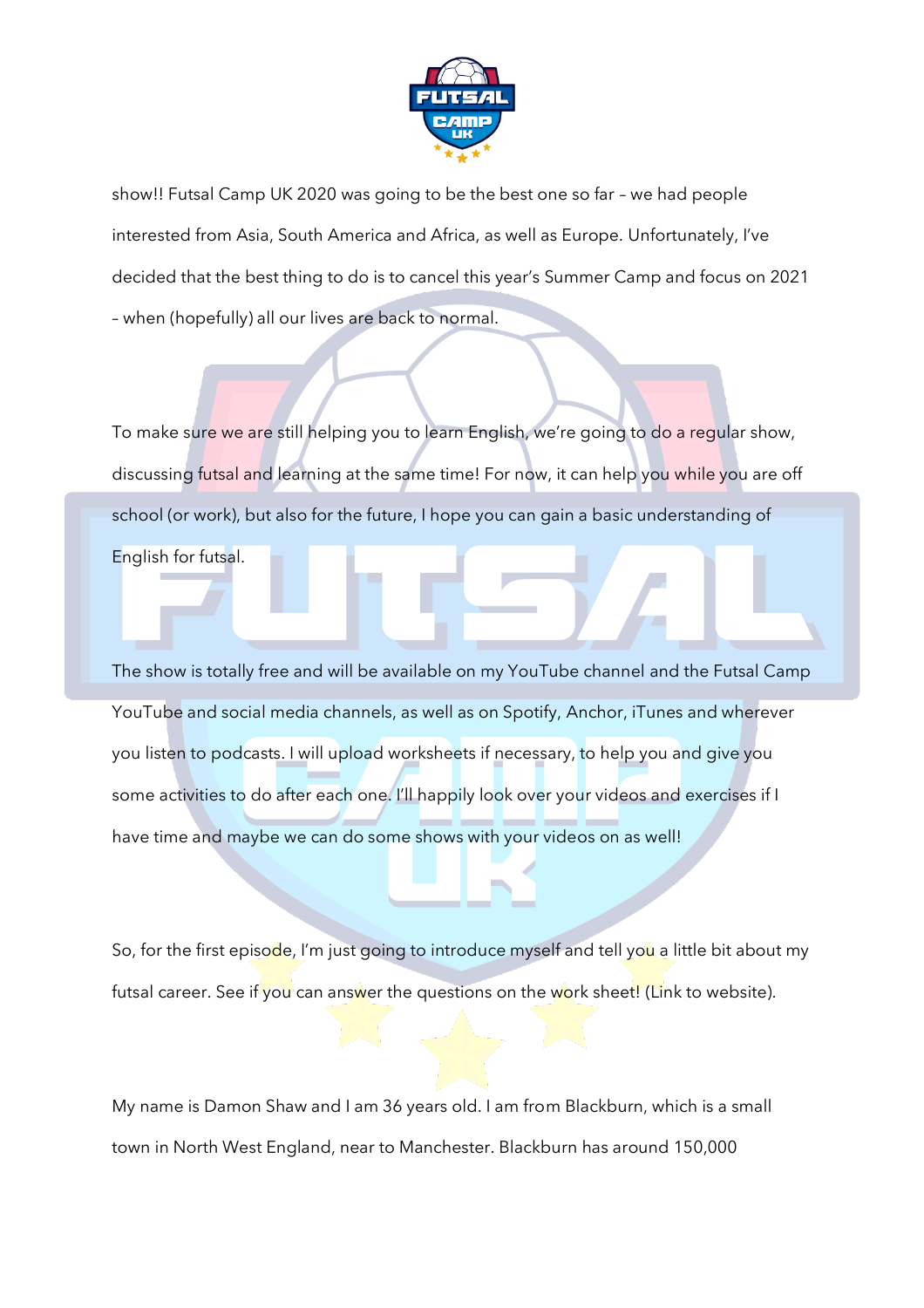

inhabitants. You might not have heard of it but you may know Blackburn Rovers, Premier League Champions in 1995! I don't support Blackburn Rovers though; I am a Manchester United fan!

I started coaching futsal in 2005 when I founded Teesside University Futsal Club. We won the British University Championship 3 times, in 2007, 2010 and 2012. At the same time, I was coach and president of Middlesbrough Futsal Club.

In 2013 I moved to Spain to learn more about futsal and to learn Spanish! While there I took the Level 1 and Level 2 course. I coached in Hospitalet Bellsport for 1 season and then I changed to Catgas Energia Santa Coloma now known as Industrias Garcia. I was under-14s assistant coach, with Edu Blanco. Spain was such an amazing experience for me. I learnt so much and made a lot of friends. I hope to return some day!

Then, I was hired by Tranmere Rovers, so I went back to England. In my first season, we won promotion into the first division (Super League) but we didn't do enough to stay in that league, and we were relegated, although I left before the end of the season.

After 2 years in England, Swieqi United of Malta called me and offered me a job there. Malta is a small country in the Mediterranean Sea, between Libya and Italy. The climate is very similar to Spain, which I loved so much! Futsal in Malta is small, like in England, but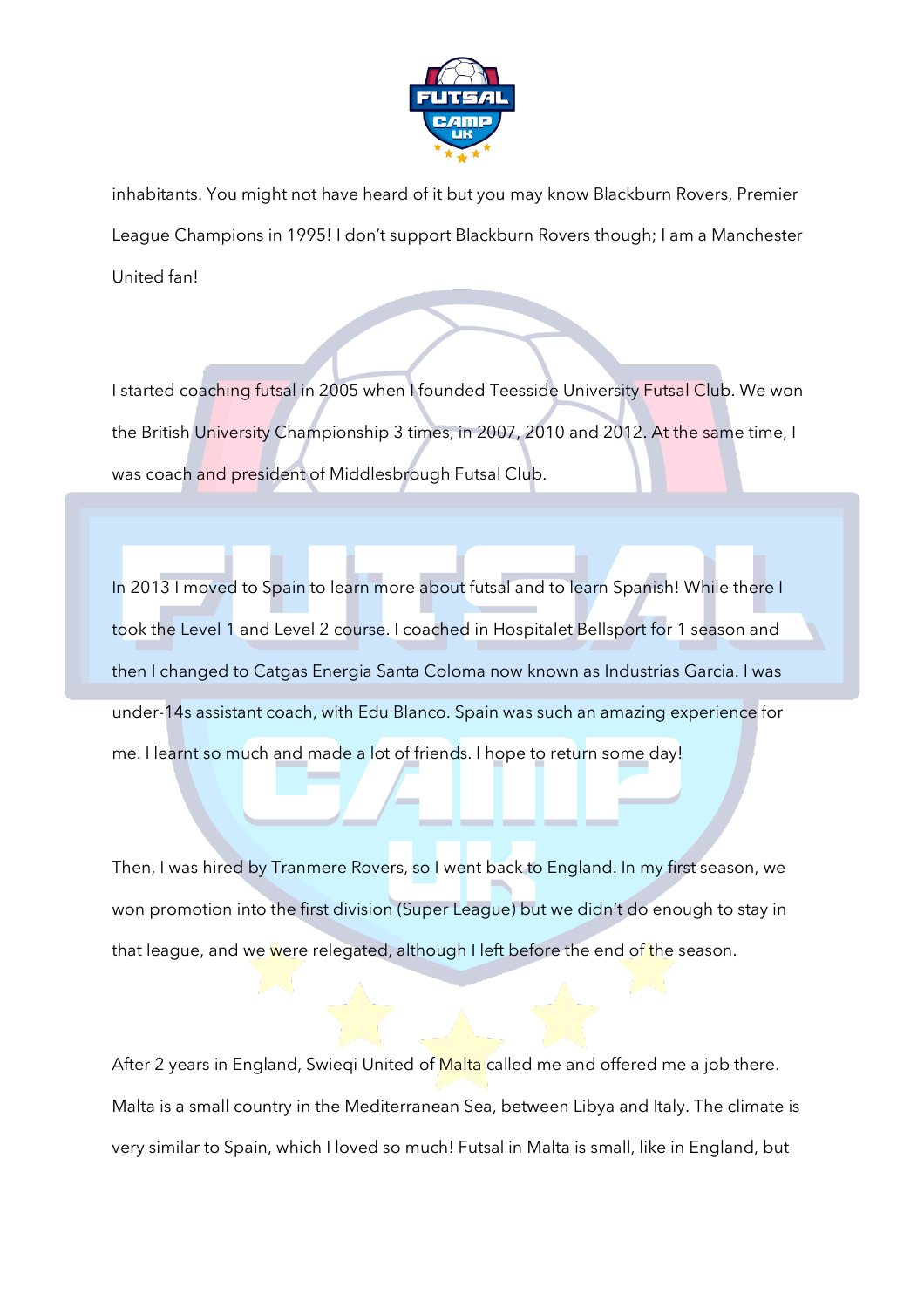

there were some professional teams. My first season was quite good, we finished joint  $3_{rd}$ , behind the 2 professional teams, Luxol and Valletta, teams that have played in the UEFA Futsal Champions League. My second season was a bit of a disaster! We lost 6 of the opening 7 matches and I was sacked!

Every cloud has a silver lining and just after I left Malta, Perak Futsal got in touch with me and here I am, in Malaysia, ready to attack the 2020 season. We already played one match, before the virus disrupted most of the sport in the World.

So, that's a brief summary of my futsal career so far. I have lived in England, Spain, Malta and Malaysia and I have visited many more countries through futsal. We will talk about travel in a future episode!

For now, you can complete the worksheet and leave a comment to say hi and where you are from!

Don't forget to subscribe and find me on social media - English with Damon on IG and facebook. I don't have tiktok or snapchat, but who knows, maybe if I get bored, I will download them!

Stay safe, wash your hands and thanks for listening!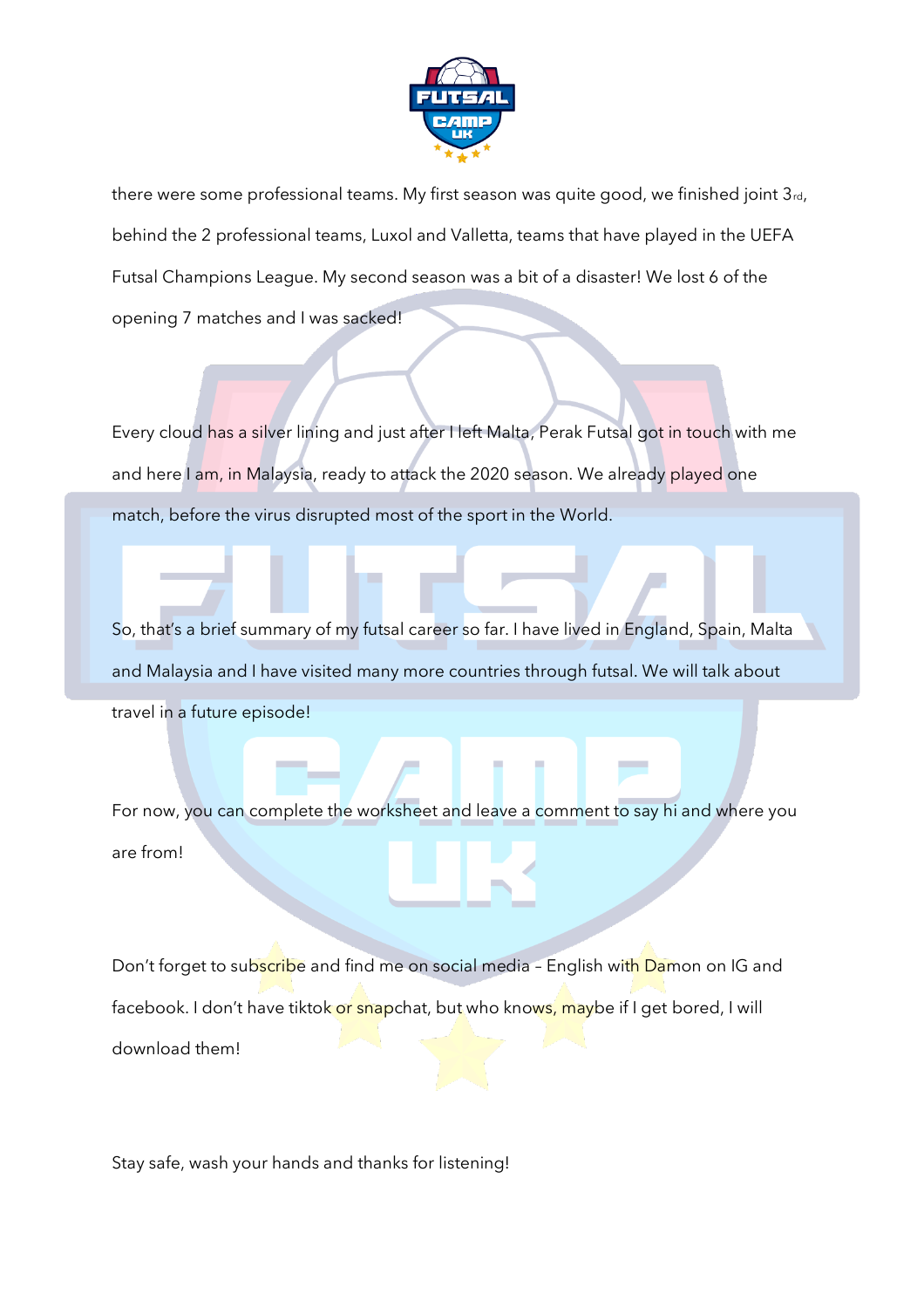

# Worksheet 001 | Introduction

Do the worksheet during or after listening to the podcast. Don't use the transcript unless

you really need to! Listen as many times as you like!

#### **Can you find examples of the following?**

Present simple:

Past simple:

Present perfect:

Future:

What does "every cloud has a silver lining" mean?

Can you find any phrasal verbs?

#### **Quiz**

How old is Coach Damon Shaw?

Where is he from?

Which football team does he support?

Which two clubs did Damon work at in Spain?

Which 4 countries has he worked in?

Can you name any of the teams in Malta?

How many times was Damon British champion with Teesside University? And which years?